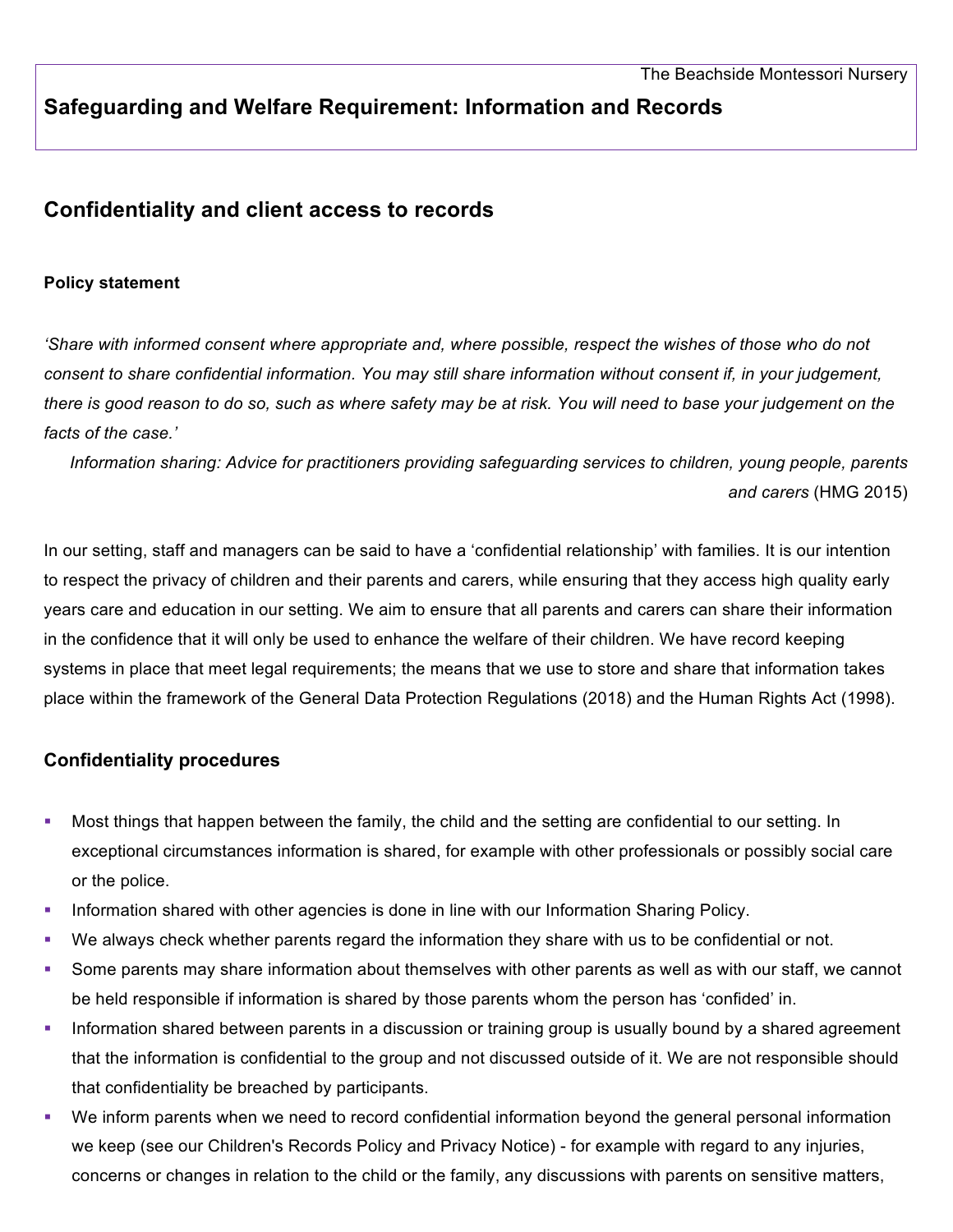any records we are obliged to keep regarding action taken in respect of child protection and any contact and correspondence with external agencies in relation to their child.

- § We keep all records securely (see our Children's Records Policy and Privacy Notice).
- Information is kept in a manual file or electronically. Our may also use a computer to type reports, or letters. Where this is the case, the typed document is deleted from the PC and only the hard copy kept.
- § Where it is helpful to keep an electronic copy, we download it onto a disc, labelled with the child's name and kept securely in the child's file. No documents are kept on the hard drive. This is because the settings' PC's do not have facilities for confidential user folders.
- Our staff discuss children's general progress and well being together in meetings, but more sensitive information is restricted to our manager and the child's key person, and is shared with other staff on a need to know basis.
- § We do not discuss children with staff who are not involved in the child's care, nor with other parents or anyone else outside of the setting.
- § Our discussions with other professionals take place within a professional framework and not on an informal or ad-hoc basis.
- Where third parties share information about an individual our practitioners and managers check if it is confidential, both in terms of the party sharing the information and of the person whom the information concerns.

## **Client access to records procedures**

Parents may request access to any confidential records we hold on their child and family following the procedure below:

- § The parent is the 'subject' of the file in the case where a child is too young to give 'informed consent' and has a right to see information that our setting has compiled on them.
- Any request to see the child's personal file by a parent or person with parental responsibility must be made in writing to the setting leader or manager.
- § We acknowledge the request in writing, informing the parent that an arrangement will be made for him/her to see the file contents, subject to third party consent.
- § Our written acknowledgement allows one month for the file to be made ready and available. We will be able to extend this by a further two months where requests are complex or numerous. If this is the case, We will inform you within one month of the receipt of the request and explain why the extension is necessary.
- § A fee may be charged for repeated requests, or where a request requires excessive administration to fulfil.
- Our manager informs their line manager and legal advice may be sought before sharing a file.
- § Our manager goes through the file with their line manager and ensures that all documents have been filed correctly, that entries are in date order and that there are no missing pages. They note any information, entry or correspondence or other document which mentions a third party.
- § We write to each of those individuals explaining that the subject has requested sight of the file, which contains a reference to them, stating what this is.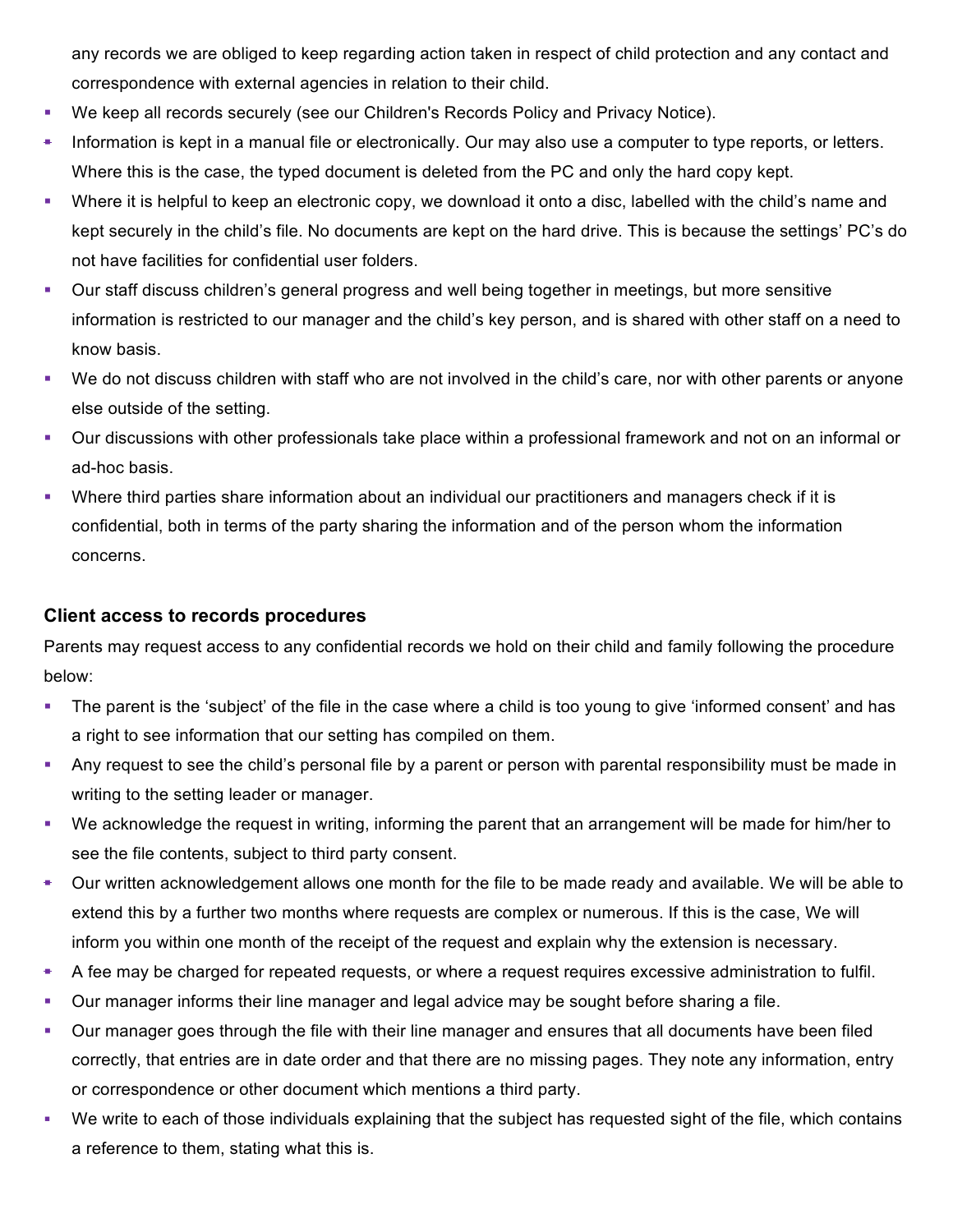- They are asked to reply in writing to our manager giving or refusing consent for disclosure of that material.
- § We keep copies of these letters and their replies on the child's file.
- § 'Third parties' include each family member noted on the file; so where there are separate entries pertaining to each parent, step parent, grandparent etc. we write to each of them to request third party consent.
- Third parties also include workers from any other agency, including children's social care and the health authority for example. Agencies will normally refuse consent to share information, preferring instead for the parent to be redirected to those agencies for a request to see their file held by that agency.
- Members of my staff should also be written to, but we reserve the right under the legislation to override a refusal for consent or to just delete the name of the staff member and not the information. We may grant refusal if the member of staff has provided information that could be considered 'sensitive' and the staff member may be in danger if that information is disclosed; or if that information is the basis of a police investigation. However, if the information is not sensitive, then it is not in our interest to withhold that information from a parent. In each case this should be discussed with members of staff and decisions recorded.
- § When we have received all the consents/refusals our manager takes a photocopy of the complete file. On the copy of the file, our manager removes any information that a third party has refused consent for us to disclose and blank out any references to the third party, and any information they have added to the file, using a thick marker pen.
- The copy file is then checked by the line manager and legal advisors to verify that the file has been prepared appropriately.
- What remains is the information recorded by the setting, detailing the work initiated and followed by them in relation to confidential matters. This is called the 'clean copy'.
- We photocopy the 'clean copy' again and collate it for the parent to see.
- Our manager informs the parent that the file is now ready and invite[s] him/ her to make an appointment to view it.
- § Our manager and their line manager meet with the parent to go through the file, explaining the process as well as what the content of the file records about the child and the work that has been done. Only the person(s) with parental responsibility can attend that meeting, or the parent's legal representative or interpreter.
- The parent may take a copy of the prepared file away; but, to ensure it is properly explained to and understood by the parent, we never hand it over without discussion.
- It is an offence to remove material that is controversial or to rewrite records to make them more acceptable. Our recording procedures and guidelines ensure that the material reflects an accurate and non-judgemental account of the work we have done with the family.
- § If a parent feels aggrieved about any entry in the file, or the resulting outcome, then we refer the parent to our complaints procedure.
- The law requires that the information we hold must be held for a legitimate reason and must be accurate (see our Privacy Notice). If a parent says that the information we hold is inaccurate, then the parent has a right to request for it to be changed. However, this only pertains to factual inaccuracies. Where the disputed entry is a matter of opinion, professional judgement, or represents a different view of the matter than that held by the